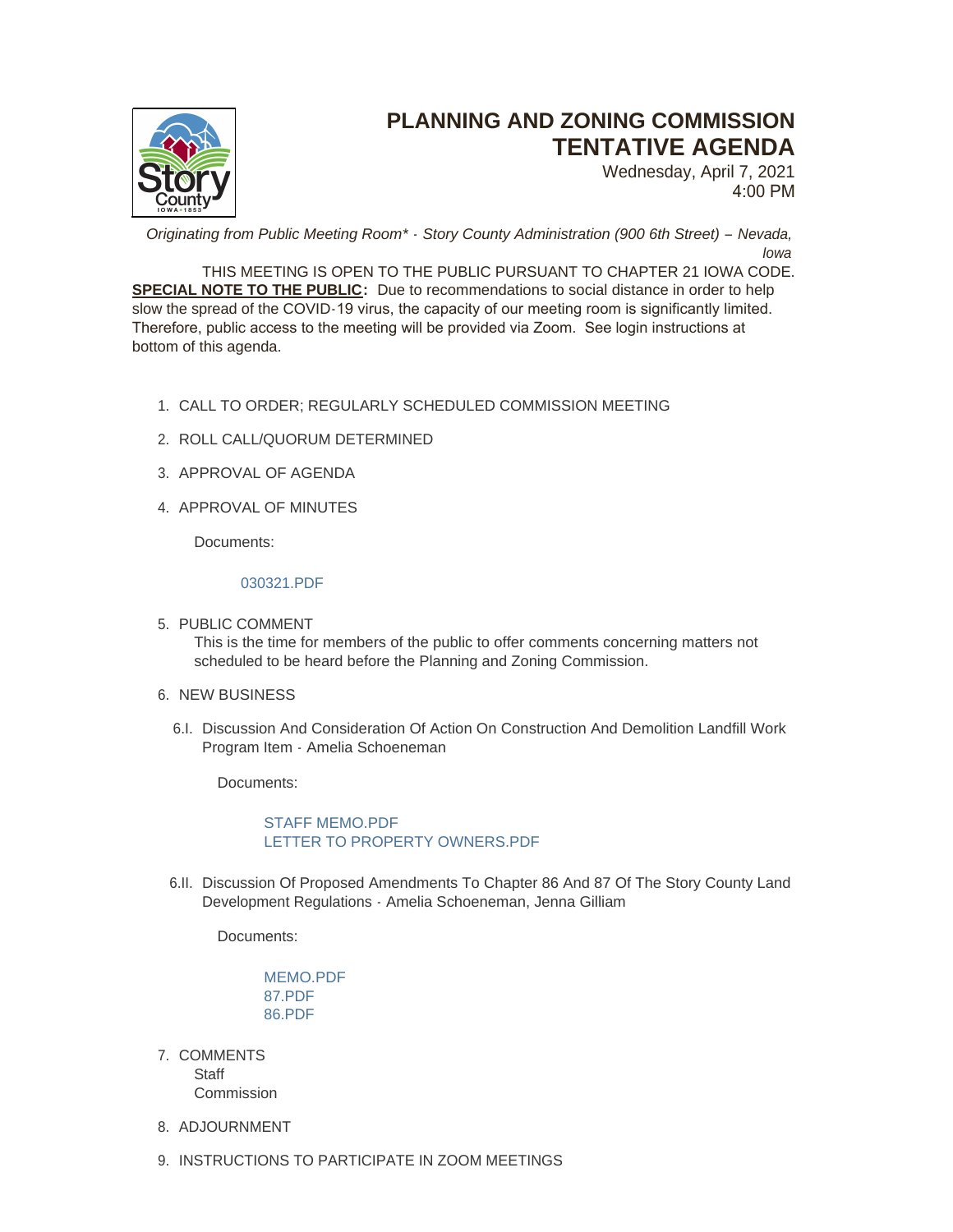**Join Zoom Meeting https://us02web.zoom.us/j/7737180067? pwd=L3B5L2RNUzdsNjBldUtqV2R0UDdaZz09**

**Meeting ID: 773 718 0067 Passcode: 1DR5Wg**

#### **One tap mobile**

+19292056099,,7737180067#,,,,,,0#,,540442# US (New York) +13017158592,,7737180067#,,,,,,0#,,540442# US (Germantown)

### **Dial by your location**

- +1 929 205 6099 US (New York)
- +1 301 715 8592 US (Germantown)
- +1 312 626 6799 US (Chicago)
- +1 669 900 6833 US (San Jose)
- +1 253 215 8782 US (Tacoma)
- +1 346 248 7799 US (Houston)

## **Meeting ID: 773 718 0067**

#### **Passcode: 540442**

Find your local number: https://us02web.zoom.us/u/kr2gBYKBf

- We ask that you mute your phone to help eliminate background noise.
- Audio recordings of all Board meetings will be posted on the STORY COUNTY WEBSITE
- How to Participate in Meeting Discussions
	- $\circ$  If you would like to watch a meeting as it happens and participate in the

discussion, you can do so via Zoom (www.zoom.us). Zoom is a videoconferencing

platform that works across different internet-enabled devices and standard

telephones. Meetings that are being held via Zoom will have information on each agenda regarding how to access the meeting in Zoom. Each meeting is assigned a meeting ID (sometimes called a "webinar ID") that you will need to use to access the meeting.

- *Zoom video conferencing* You can access the meeting by either clicking the link found on the agenda, or by opening the Zoom application and entering the meeting ID number on the agenda.
	- $\circ$  Meeting participants will be able to watch and hear the meeting as it takes place.
	- o For portions of the meeting where public input is accepted, you will need to press the "unmute" button to speak, provide your name, address and your comments. Can also press the "raise hand button" to request to speak.
- $\bullet$  Zoom phone conferencing As an alternative to video conferencing, participants may call in to a phone conference using their touch-tone phone. Several call-in telephone numbers are provided on each meeting agenda. Unless otherwise indicated, the number is a long-distance phone number; charges may apply depending on your telephone provider.
	- $\circ$  Once you have dialed the telephone number provided, you will be prompted to enter the Meeting ID number (found on the agenda). During the meeting, you will be able to hear the discussion live, but will not be able to see any content.
	- o For portions of the meeting where public input is accepted, you will need to "unmute" to speak, provide your name, address and your comments. Press \*6 on phone to "unmute." Can also press \*9 to "raise hand" to request to speak.